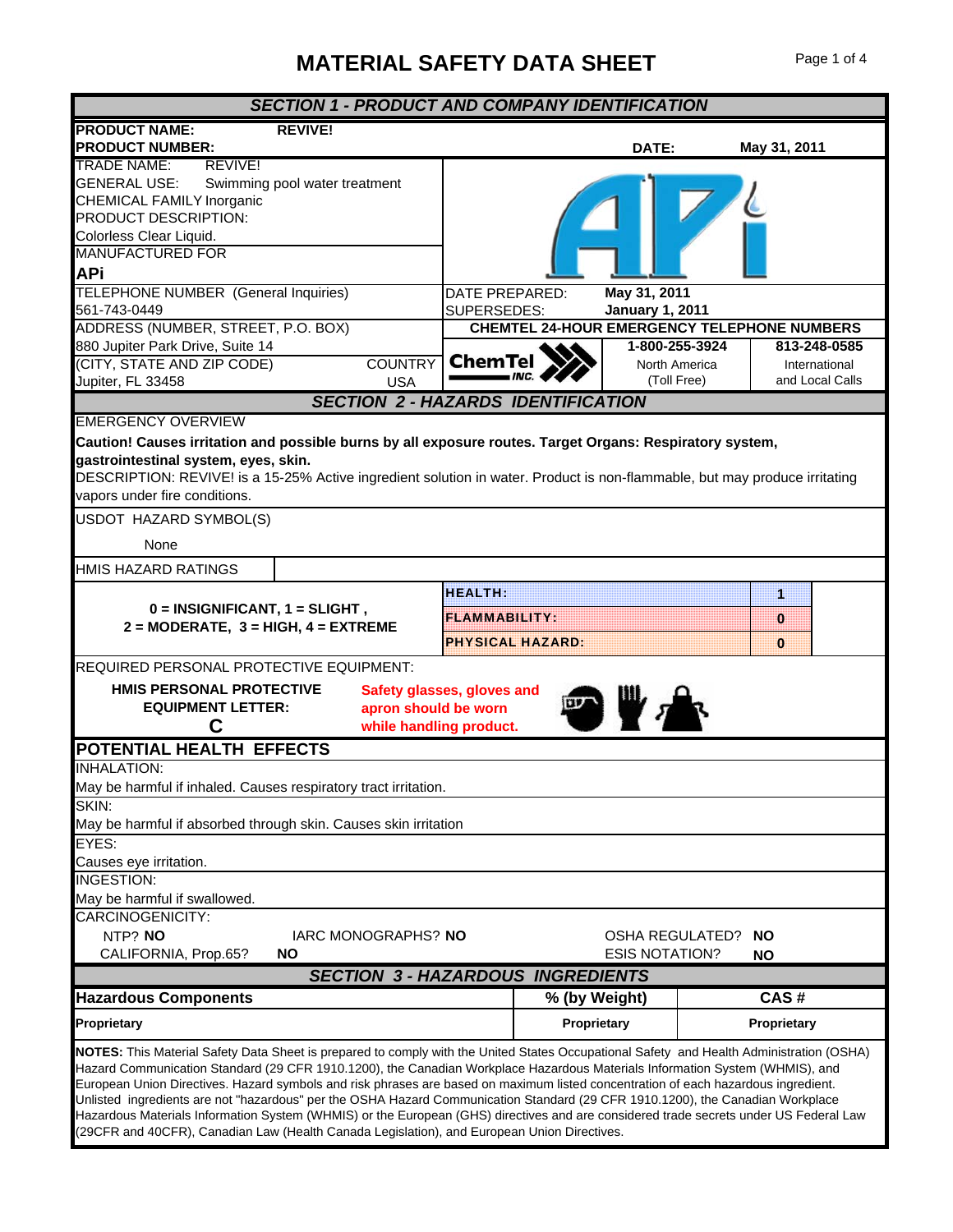## **MATERIAL SAFETY DATA SHEET** Page 2 of 4

| <b>PRODUCT NAME:</b><br><b>PRODUCT NUMBER:</b>                                                                                                                | <b>REVIVE!</b> |                                                                                                                                  | DATE: | May 31, 2011                                                  |  |  |
|---------------------------------------------------------------------------------------------------------------------------------------------------------------|----------------|----------------------------------------------------------------------------------------------------------------------------------|-------|---------------------------------------------------------------|--|--|
|                                                                                                                                                               |                | <b>SECTION 4 - FIRST AID MEASURES</b>                                                                                            |       |                                                               |  |  |
| <b>INHALATION:</b>                                                                                                                                            |                |                                                                                                                                  |       |                                                               |  |  |
|                                                                                                                                                               |                | Remove victim to fresh air. Seek medical attention if breathing remains difficult.                                               |       |                                                               |  |  |
| EYES:                                                                                                                                                         |                |                                                                                                                                  |       |                                                               |  |  |
| Remove contact lenses if possible. Immediately flush eyes with copious amounts of potable water for 15 min. Seek medical<br>attention if irritation persists. |                |                                                                                                                                  |       |                                                               |  |  |
| SKIN:                                                                                                                                                         |                |                                                                                                                                  |       |                                                               |  |  |
| Wash material off skin with copious amounts of soap and water.                                                                                                |                |                                                                                                                                  |       |                                                               |  |  |
| <b>INGESTION:</b>                                                                                                                                             |                | Do not induce vomiting. Get medical aid immediately. Call a poison control center.                                               |       |                                                               |  |  |
|                                                                                                                                                               |                | <b>SECTION 5 - FIRE FIGHTING MEASURES</b>                                                                                        |       |                                                               |  |  |
| <b>GENERAL HAZARDS:</b>                                                                                                                                       |                |                                                                                                                                  |       |                                                               |  |  |
|                                                                                                                                                               |                | As in any fire, wear a self-contained breathing apparatus in pressure-demand, MSHA/NIOSH                                         |       |                                                               |  |  |
| (approved or equivalent), and full protective gear.                                                                                                           |                |                                                                                                                                  |       |                                                               |  |  |
| <b>EXTINGUISHING MEDIA:</b>                                                                                                                                   |                |                                                                                                                                  |       |                                                               |  |  |
| Use water spray, dry chemical, carbon dioxide, or chemical foam.                                                                                              |                |                                                                                                                                  |       |                                                               |  |  |
| <b>FIRE FIGHTING PROCEDURES:</b>                                                                                                                              |                |                                                                                                                                  |       |                                                               |  |  |
| Not flammable or combustible.                                                                                                                                 |                |                                                                                                                                  |       |                                                               |  |  |
| UNUSUAL FIRE AND EXPLOSION HAZARDS:                                                                                                                           |                |                                                                                                                                  |       |                                                               |  |  |
| None.<br>HAZARDOUS COMBUSTION PRODUCTS:                                                                                                                       |                |                                                                                                                                  |       |                                                               |  |  |
|                                                                                                                                                               |                | Aluminum oxides, Aluminum Chlorides. May emit noxious fumes under fire conditions.                                               |       |                                                               |  |  |
|                                                                                                                                                               |                | <b>SECTION 6 - ACCIDENTAL RELEASE MEASURES</b>                                                                                   |       |                                                               |  |  |
| STEPS TO BE TAKEN IN CASE MATERIAL IS RELEASED OR SPILLED:                                                                                                    |                |                                                                                                                                  |       |                                                               |  |  |
| Use proper personal protective equipment as indicated in Section 8.                                                                                           |                |                                                                                                                                  |       |                                                               |  |  |
| Spills/Leaks:                                                                                                                                                 |                |                                                                                                                                  |       |                                                               |  |  |
| Vacuum or mop up material and place into a suitable disposal container.                                                                                       |                |                                                                                                                                  |       |                                                               |  |  |
| Avoid generating dusty conditions from dried product. Provide ventilation. Do not let this chemical enter the environment.                                    |                |                                                                                                                                  |       |                                                               |  |  |
|                                                                                                                                                               |                | <b>SECTION 7-HANDLING AND STORAGE</b>                                                                                            |       |                                                               |  |  |
| PRECAUTIONS TO BE TAKEN IN HANDLING AND STORAGE:                                                                                                              |                |                                                                                                                                  |       |                                                               |  |  |
| Handling: Do not get in eyes, on skin, or on clothing. Do not ingest or inhale.<br>Storage: Store in a cool, dry place. Store in a tightly closed container.  |                |                                                                                                                                  |       |                                                               |  |  |
|                                                                                                                                                               |                | <b>SECTION 8 - EXPOSURE CONTROLS / PERSONAL PROTECTION</b>                                                                       |       |                                                               |  |  |
| <b>Hazardous Components</b>                                                                                                                                   | CAS#           | <b>ACGIH Exposure Limits</b><br>(mg/m3 unless otherwise noted)                                                                   |       | <b>OSHA Exposure Limits</b><br>(mg/m3 unless otherwise noted) |  |  |
|                                                                                                                                                               |                |                                                                                                                                  |       |                                                               |  |  |
| Proprietary                                                                                                                                                   | Proprietary    | <b>NE</b>                                                                                                                        |       | <b>NE</b>                                                     |  |  |
| PERSONAL PROTECTION                                                                                                                                           |                |                                                                                                                                  |       |                                                               |  |  |
| <b>RESPIRATORY PROTECTION:</b>                                                                                                                                |                |                                                                                                                                  |       |                                                               |  |  |
| generating dusty conditions.                                                                                                                                  |                | Give adequate ventilation to the premises where the product is stored and/or handled. Wear a dust mask if removing dried product |       |                                                               |  |  |
| <b>PROTECTIVE GLOVES:</b>                                                                                                                                     |                |                                                                                                                                  |       |                                                               |  |  |
| Use any impermeable gloves to protect hands from skin contact with this product.                                                                              |                |                                                                                                                                  |       |                                                               |  |  |
| <b>EYE PROTECTION:</b>                                                                                                                                        |                |                                                                                                                                  |       |                                                               |  |  |
| Wear safety glasses with splash protective side shields or chemical safety goggles.                                                                           |                |                                                                                                                                  |       |                                                               |  |  |
| OTHER PROTECTIVE CLOTHING OR EQUIPMENT:                                                                                                                       |                |                                                                                                                                  |       |                                                               |  |  |
| Not needed for normal use.<br><b>WORK / HYGIENIC PRACTICES:</b>                                                                                               |                |                                                                                                                                  |       |                                                               |  |  |
| Use good personal hygiene, washing exposed areas of skin several times daily before eating drinking, smoking or using restroom                                |                |                                                                                                                                  |       |                                                               |  |  |
| facilities. Launder contaminated clothing before re-use.                                                                                                      |                |                                                                                                                                  |       |                                                               |  |  |
|                                                                                                                                                               |                |                                                                                                                                  |       |                                                               |  |  |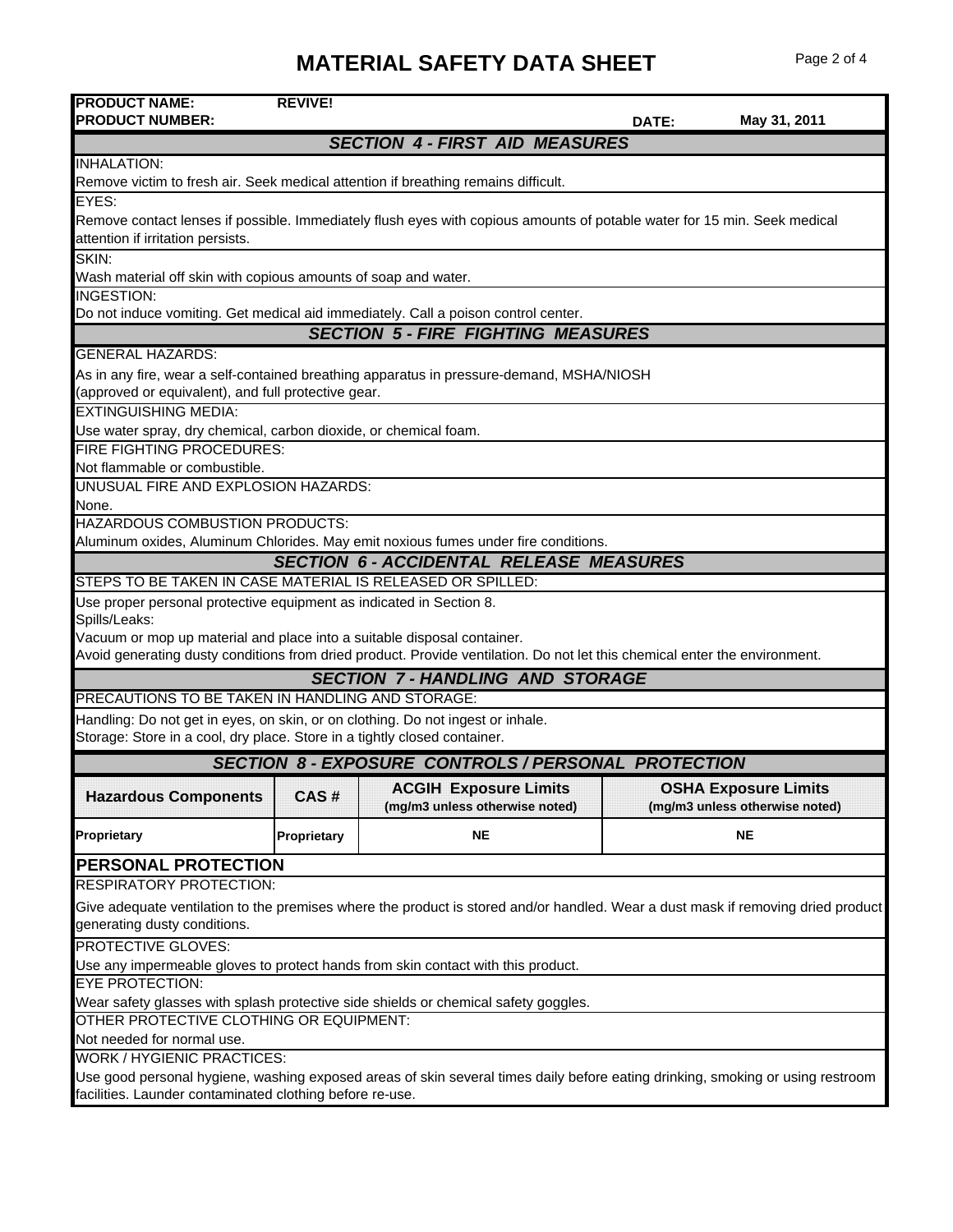## **MATERIAL SAFETY DATA SHEET** Page 3 of 4

| <b>PRODUCT NAME:</b>                                                                                                            | <b>REVIVE!</b>                                                              |                              |                                                      |       |                                     |  |  |
|---------------------------------------------------------------------------------------------------------------------------------|-----------------------------------------------------------------------------|------------------------------|------------------------------------------------------|-------|-------------------------------------|--|--|
| <b>PRODUCT NUMBER:</b>                                                                                                          |                                                                             |                              |                                                      | DATE: | May 31, 2011                        |  |  |
|                                                                                                                                 | <b>SECTION 9- PHYSICAL AND CHEMICAL PROPERTIES</b>                          |                              |                                                      |       |                                     |  |  |
| APPEARANCE AND ODOR                                                                                                             |                                                                             |                              | <b>VAPOR PRESSURE</b>                                |       |                                     |  |  |
| Colorless, clear liquid.                                                                                                        |                                                                             | <b>NA</b>                    |                                                      |       |                                     |  |  |
| рH                                                                                                                              |                                                                             |                              | SPECIFIC GRAVITY (WATER = 1)                         |       |                                     |  |  |
| 4.0 - 4.4 (15% @ 25°C)                                                                                                          |                                                                             | 1.33 @ 25°C                  |                                                      |       |                                     |  |  |
| <b>MELTING POINT</b>                                                                                                            |                                                                             |                              | SOLUBILITY IN WATER                                  |       |                                     |  |  |
| <b>NE</b>                                                                                                                       |                                                                             | Soluble                      |                                                      |       |                                     |  |  |
| <b>FLASH POINT</b>                                                                                                              |                                                                             |                              | <b>VISCOSITY</b>                                     |       |                                     |  |  |
| None                                                                                                                            |                                                                             |                              | <b>NA</b>                                            |       |                                     |  |  |
| <b>FLAMMABLE LIMITS</b>                                                                                                         |                                                                             | VAPOR DENSITY (AIR = 1)      |                                                      |       |                                     |  |  |
| LEL: None                                                                                                                       | UEL: None                                                                   | <b>NA</b>                    |                                                      |       |                                     |  |  |
| <b>AUTOIGNITION TEMPERATURE</b>                                                                                                 |                                                                             | EVAPORATION RATE (WATER = 1) |                                                      |       |                                     |  |  |
| <b>NA</b>                                                                                                                       |                                                                             | <b>NA</b>                    |                                                      |       |                                     |  |  |
| VOLATILE ORGANIC COMPOUND (VOC) INFORMATION                                                                                     |                                                                             |                              |                                                      |       |                                     |  |  |
| ΝA                                                                                                                              |                                                                             |                              |                                                      |       |                                     |  |  |
|                                                                                                                                 | <b>SECTION 10 - STABILITY AND REACTIVITY</b>                                |                              |                                                      |       |                                     |  |  |
| <b>STABILITY</b>                                                                                                                |                                                                             |                              | <b>CONDITIONS TO AVOID:</b>                          |       |                                     |  |  |
| Stable.                                                                                                                         |                                                                             |                              | Oxidizing materials and direct sunlight for periods. |       |                                     |  |  |
| INCOMPATIBILITY (MATERIALS TO AVOID):                                                                                           |                                                                             |                              |                                                      |       |                                     |  |  |
| Oxidizing materials and direct sunlight for periods.<br>HAZARDOUS DECOMPOSITION OR BYPRODUCTS:                                  |                                                                             |                              |                                                      |       |                                     |  |  |
|                                                                                                                                 |                                                                             |                              |                                                      |       |                                     |  |  |
| Aluminum oxides, Aluminum Chlorides. May emit noxious fumes under fire conditions.                                              |                                                                             |                              |                                                      |       |                                     |  |  |
| <b>CONDITIONS TO AVOID:</b><br>HAZARDOUS POLYMERIZATION:<br>None related to polymerization.                                     |                                                                             |                              |                                                      |       |                                     |  |  |
| Will not occur.                                                                                                                 |                                                                             |                              |                                                      |       |                                     |  |  |
|                                                                                                                                 | <b>SECTION 11 - TOXICOLOGICAL INFORMATION</b>                               |                              |                                                      |       |                                     |  |  |
|                                                                                                                                 |                                                                             | <b>Complete Product</b>      |                                                      |       |                                     |  |  |
| Oral LD <sub>50</sub>                                                                                                           | Product is likely to be a gastro-intestinal irritant.                       |                              |                                                      |       |                                     |  |  |
| Dermal LD <sub>50</sub>                                                                                                         | Product is irritating by contact with skin.                                 |                              |                                                      |       |                                     |  |  |
| Inhalation LC <sub>50</sub>                                                                                                     | Not known - product is an irritant to the respiratory tract.                |                              |                                                      |       |                                     |  |  |
| <b>Irritation</b>                                                                                                               | Severe irritant to eyes moderate irritant to respiratory tract and to skin. |                              |                                                      |       |                                     |  |  |
|                                                                                                                                 |                                                                             |                              | <b>Product Components</b>                            |       |                                     |  |  |
|                                                                                                                                 |                                                                             |                              | <b>LD50 of Ingredient</b>                            |       | <b>LC50 of Ingredient</b>           |  |  |
| <b>Hazardous Components</b>                                                                                                     | CAS#                                                                        |                              | (Oral, Rat - unless otherwise specified)             |       | (Inhalation, Rat - unless otherwise |  |  |
|                                                                                                                                 |                                                                             |                              |                                                      |       | specified)                          |  |  |
| Proprietary                                                                                                                     | Proprietary                                                                 |                              | 3311 mg/kg                                           |       | NE                                  |  |  |
|                                                                                                                                 | <b>SECTION 12 - ECOLOGICAL INFORMATION</b>                                  |                              |                                                      |       |                                     |  |  |
| Do not empty into drains.                                                                                                       |                                                                             |                              |                                                      |       |                                     |  |  |
|                                                                                                                                 | <b>SECTION 13 - DISPOSAL CONSIDERATIONS</b>                                 |                              |                                                      |       |                                     |  |  |
| <b>WASTE DISPOSAL METHOD:</b>                                                                                                   |                                                                             |                              |                                                      |       |                                     |  |  |
| Dispose of in a manner consistent with federal, state, and local regulations.                                                   |                                                                             |                              |                                                      |       |                                     |  |  |
| <b>SECTION 14 - TRANSPORT INFORMATION</b>                                                                                       |                                                                             |                              |                                                      |       |                                     |  |  |
| <b>PROPER SHIPPING NAME:</b>                                                                                                    | <b>None</b>                                                                 |                              |                                                      |       |                                     |  |  |
| DOT HAZARD CLASS / Pack Group: None                                                                                             |                                                                             | Groun <sup>.</sup>           | IATATIAZANU ULAJJ / Faun                             |       | <b>None</b>                         |  |  |
| <b>REFERENCE:</b><br>49CFR, IMDG, IATA                                                                                          |                                                                             |                              | <b>IMDG HAZARD CLASS: None</b>                       |       |                                     |  |  |
| UN / NA IDENTIFICATION NUMBER:                                                                                                  | <b>None</b>                                                                 |                              | UN TDG Class / Pack Group:                           |       | <b>None</b>                         |  |  |
| LABEL:<br><b>None</b>                                                                                                           |                                                                             |                              |                                                      |       |                                     |  |  |
| <b>HAZARD SYMBOLS:</b>                                                                                                          | <b>None</b>                                                                 |                              |                                                      |       |                                     |  |  |
| Note: Transportation information provided is for reference only. Client is urged to consult CFR 49 parts 100 - 177, IMDG, IATA, |                                                                             |                              |                                                      |       |                                     |  |  |
| EU, United Nations TDG, and WHMIS (Canada) TDG information manuals for detailed regulations and exceptions covering             |                                                                             |                              |                                                      |       |                                     |  |  |
| specific container sizes, packaging materials and methods of shipping.                                                          |                                                                             |                              |                                                      |       |                                     |  |  |
|                                                                                                                                 |                                                                             |                              |                                                      |       |                                     |  |  |